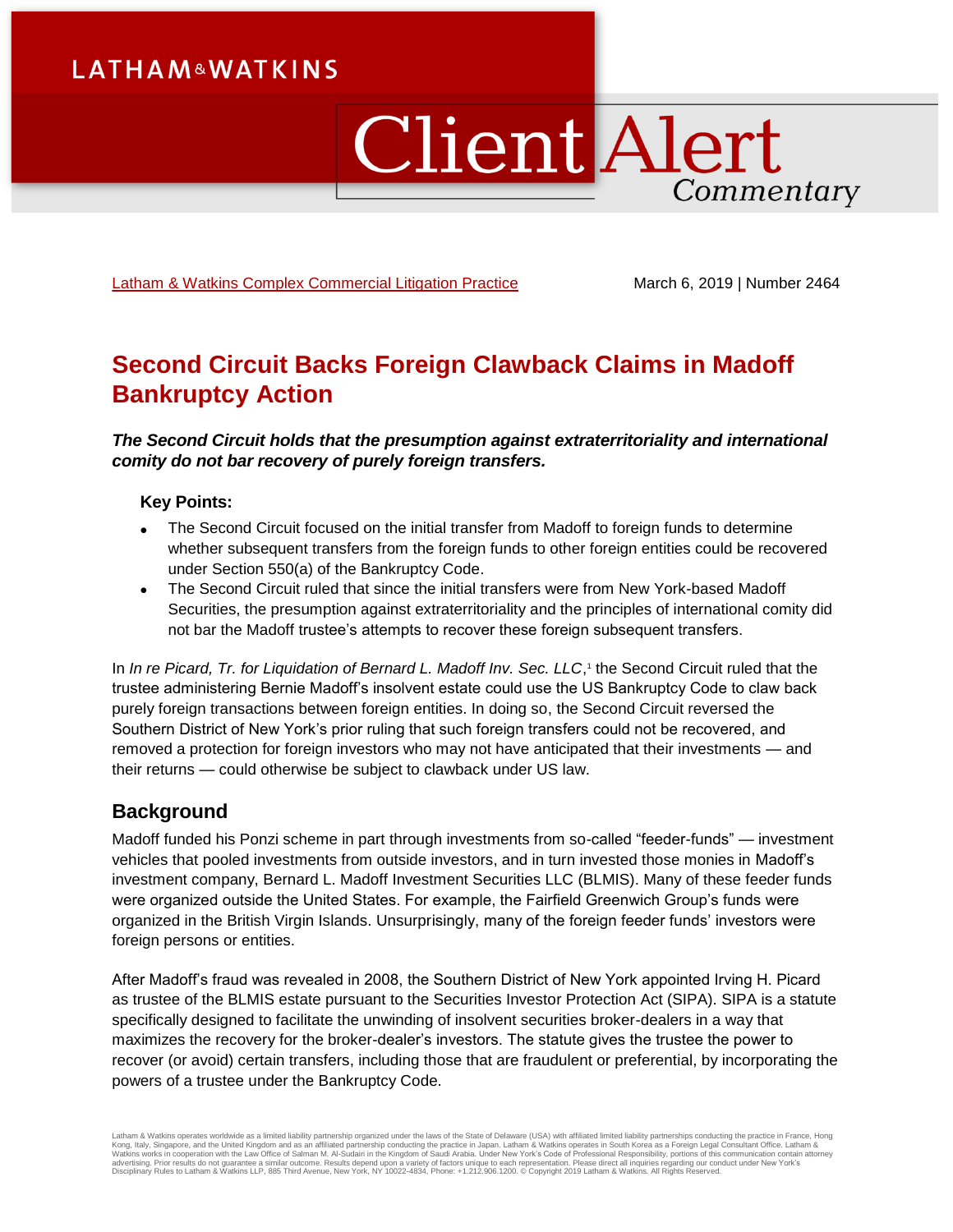Accordingly, Picard has sought to recover so-called "subsequent transfers" pursuant to Section 550(a) of the Bankruptcy Code (11 U.S.C. § 550(a)), which allows trustees to recover avoidable transfers, even if that property has since been transferred to another person or entity. In other words, he seeks to recover transfers made from the feeder funds to their investors. Certain foreign investors in foreign feeder funds moved to dismiss these claims on the grounds that:

- Picard's use of Section 550(a) was extraterritorial, and thus limited by the presumption against extraterritorial application of statutes.
- The scope of Section 550(a) was limited by the principle of international comity.

In July 2014, Judge Rakoff of the Southern District of New York agreed. 2 In November 2016, Judge Bernstein of the Bankruptcy Court for the Southern District of New York applied Judge Rakoff's ruling, and dismissed certain cases that applied Section 550(a) to transfers between foreign feeder funds and foreign investors.<sup>3</sup> Picard appealed the dismissals to the Second Circuit, which disagreed with Judge Rakoff and Judge Bernstein, and ordered the dismissals vacated.

# **The Court's Analysis**

# **Extraterritoriality**

The first question at issue was whether Picard's claims under Section 550(a) were limited by the presumption against extraterritoriality, which provides that absent clearly expressed congressional intent to the contrary, federal laws are construed to have only domestic application.

To determine whether the presumption applied, the Second Circuit analyzed whether the case involved a domestic or foreign application of Section 550(a) by looking at whether the statute's "focus" was on domestic or foreign conduct. Quoting the Supreme Court's recent decision in *WesternGeco LLC v. ION*  Geophysical Corp.,<sup>4</sup> the Second Circuit recognized that "the focus of a statute is the object of its solicitude, which can include the conduct it seeks to regulate as well as the parties and interests it seeks to protect or vindicate." The Second Circuit further noted that if the "statutory provision at issue works in tandem with other provisions, it must be assessed in concert with those other provisions."

Given that Section 550(a) applies only to the extent that a transfer is avoided under the avoidance provisions of the Bankruptcy Code, the Second Circuit ruled that Section 550(a) worked "in tandem" with the avoidance provisions. This included Section 548(a)(1)(A), which allowed Picard to avoid the initial transfers from BLMIS to the feeder funds. Stating that "recovery is the business end of avoidance," the Second Circuit held that if a trustee alleges a debtor's transfers are avoidable as fraudulent under Section 548(a)(1)(A), Section 550(a) regulates the fraudulent transfer of property leaving the estate. In other words, even when the trustee seeks to recover a subsequent transfer (such as from a feeder fund to its investor), the focus of the statute is on the *initial transfer* from the debtor's estate (such as from BLMIS to the feeder fund).

Thus, to determine whether the presumption against extraterritoriality applied to these cases, the Second Circuit looked at whether BLMIS' transfers to the feeder funds constituted domestic or foreign conduct. The court held that a domestic debtor's allegedly fraudulent transfer of property from the United States is domestic activity for the purposes of Sections 548(a)(1)(A) and 550(a). Since BLMIS was based in New York, the transfers were domestic, and Picard's claims for recovery under Section 550(a) against foreign defendants who received transfers from foreign feeder funds were not barred by the presumption against extraterritoriality.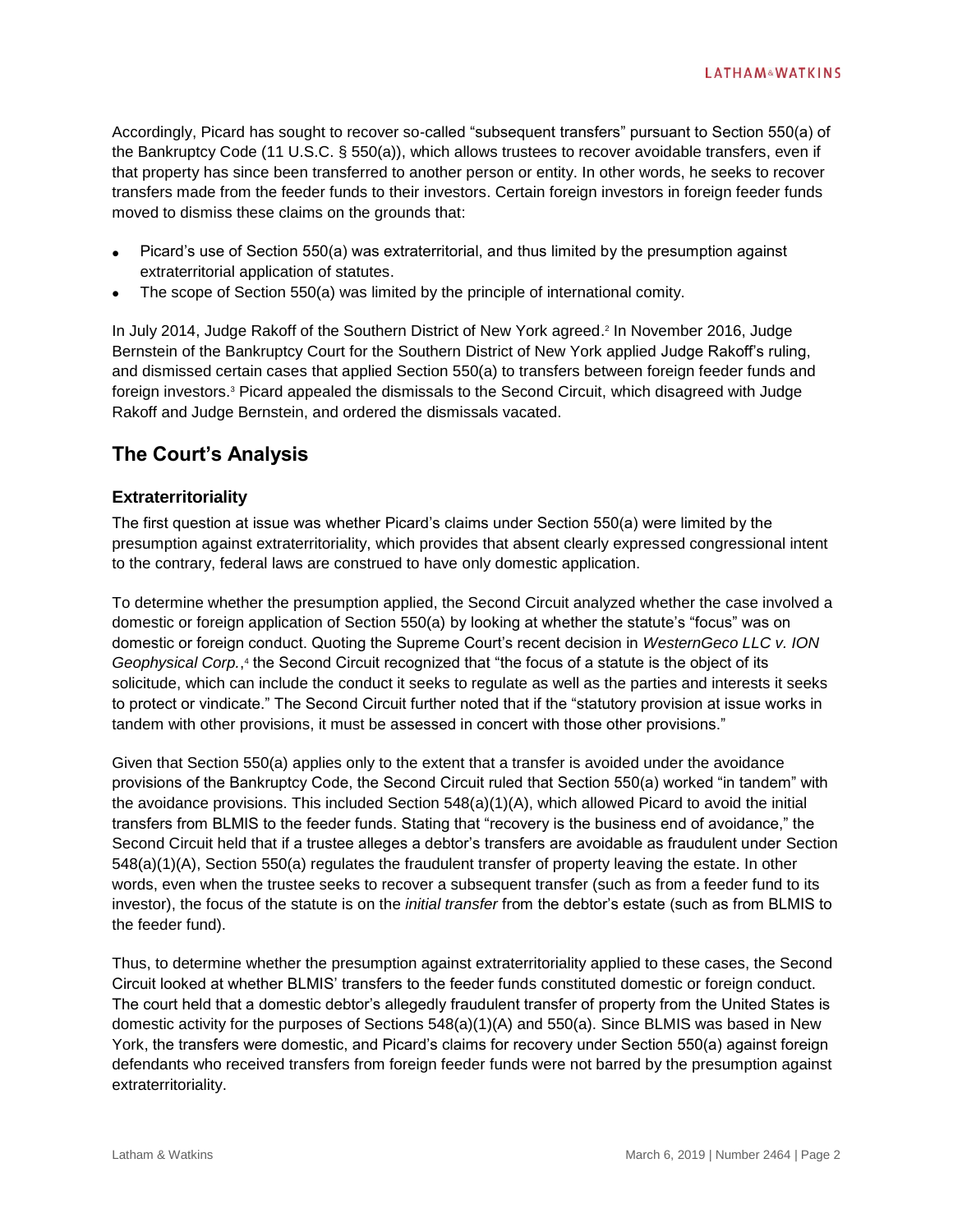# **Comity**

The second question was whether the cases remain dismissed under the principles of international comity. At particular issue was the principle of prescriptive comity, which provides that if a foreign sovereign has a compelling interest in a matter, and the United States does not, application of domestic law to foreign entities may be limited out of respect for that foreign sovereign.

To determine whether prescriptive comity barred Picard's claims, the Second Circuit looked at the test from *In re Maxwell*, <sup>5</sup> which "takes into account the interests of the United States, the interests of the foreign state, and those mutual interests the family of nations have in just and efficiently functioning rules of international law." Applying that test, the Second Circuit noted that the United States has a compelling interest in allowing domestic estates to recover fraudulently transferred property. The Second Circuit then recognized that the only foreign jurisdictions potentially interested in these cases are those in which a feeder fund that served as an initial transferee is in liquidation. However, the Second Circuit ruled that those particular interests were not compelling because Picard is not a creditor to those funds, Picard's claims are not the subject of a foreign liquidation, and his claims are not duplicating the liquidations of the feeder funds. Given the compelling interest of the United States and lack of foreign compelling interests, the Second Circuit held that Picard's claims were not barred by the principles of international comity.

Notably, the Second Circuit referred back to the idea that Section 548(a)(1)(A) informs the focus of Section 550(a) when discussing international comity. The district court had ruled that the United States did not have a compelling interest because it focused on the subsequent transfers between the foreign feeder funds and the foreign investors. To the contrary, the Second Circuit ruled that since Section 550(a)'s focus was on regulating and remedying the debtor's initial fraudulent transfer of property, the domestic nature of those initial transfers from BLMIS in this case meant that the United States *does* have a compelling interest.

# **Implications**

With the Second Circuit's decision, non-US investors in non-US entities now face a greater risk of clawback under US law in bankruptcy and SIPA cases, and potentially even multiple claims for clawback of the same transfer by insolvent estates in the US and other nations. The Second Circuit's decision will be binding within the Second Circuit (including New York), and the decision is likely to be used as persuasive precedent by debtors in cases nationwide.

Given that the Madoff cases involve billions of dollars of claims and assets, and that these cases involve thorny questions of statutory interpretation and the intersection of insolvency law among multiple nations, the defendants in these actions may seek review by the US Supreme Court. If the US Supreme Court accepts the case, global financial institutions and investors may have interests in participating in the arguments. This matter should continue to be closely followed.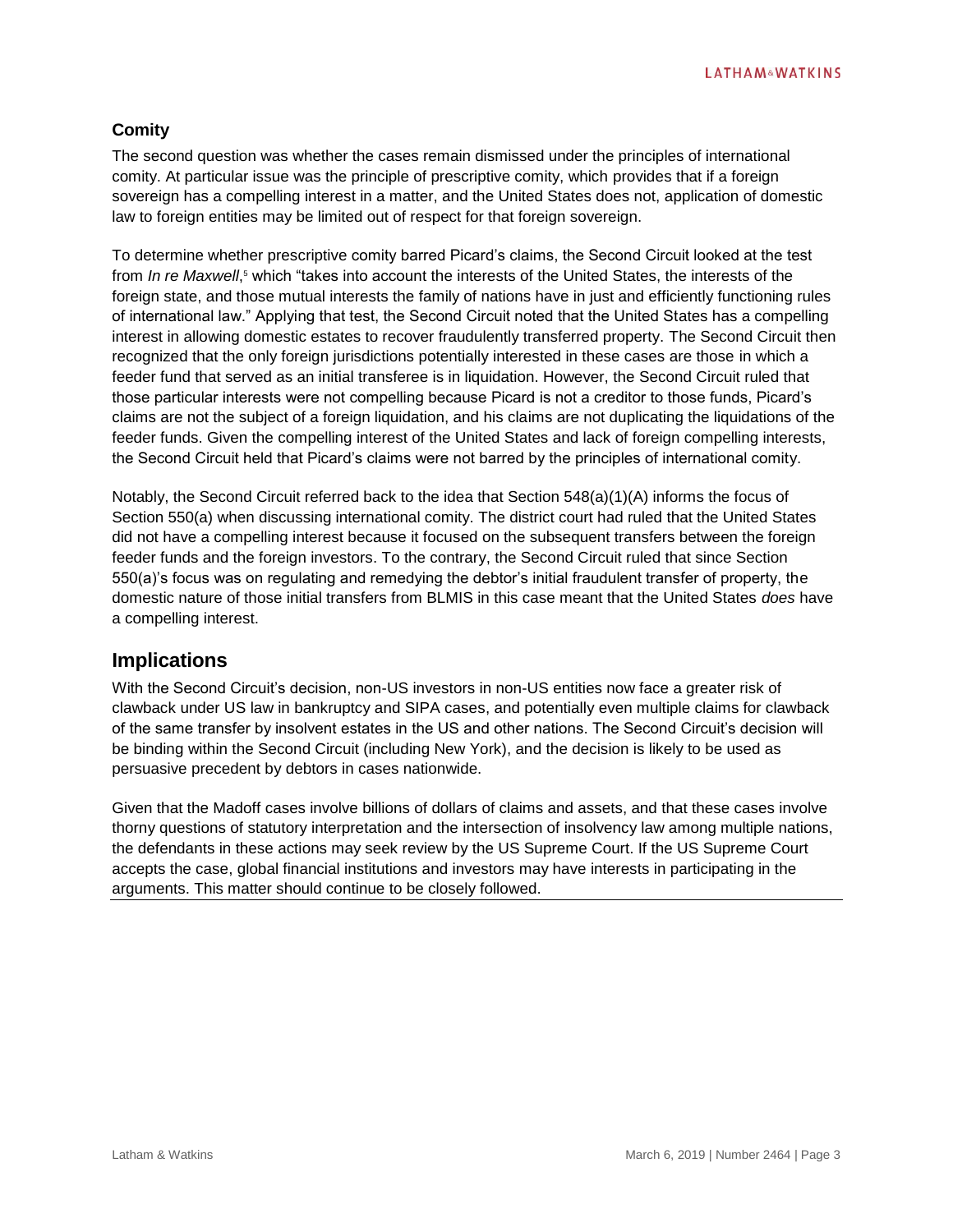If you have questions about this *Client Alert*, please contact one of the authors listed below or the Latham lawyer with whom you normally consult:

## **[Adam J. Goldberg](https://www.lw.com/people/adam-goldberg)**

adam.goldberg@lw.com +1.212.906.1828 New York

### **[Christopher Harris](https://www.lw.com/people/christopher-harris)**

christopher.harris@lw.com +1.212.906.1880 New York

## **[Robert J. Malionek](https://www.lw.com/people/robert-malionek)**

robert.malionek@lw.com +1.212.906.1816 New York

### **[Kevin L. Mallen](https://www.lw.com/people/kevin-mallen)**

kevin.mallen@lw.com +1.212.906.2981 New York

### **You Might Also Be Interested In**

[No Premium Recovery Guarantees for 5th Circ. Lenders](https://www.lw.com/thoughtLeadership/law360-latham-no-premium-recovery-guarantees-for-5th-circuit-lenders)

[Fifth Circuit: Make-Whole Premiums Should Be Disallowed as Unmatured Interest](https://www.lw.com/thoughtLeadership/lw-fifth-circuit-make-whole-premiums-should-be-disallowed-as-unmatured-interest)

[Legal Privilege Pitfalls and Perils in Bankruptcy](https://www.lw.com/thoughtLeadership/legal-privilege-pitfalls-and-perils-in-bankruptcy)

Supreme Court's *Merit Management* [Ruling Highlights Potential Alternative Path to Safe Harbor](https://www.lw.com/thoughtLeadership/lw-supreme-courts-merit-management-ruling-highlights-potential-alternative-path-to-safe-harbor)

*Client Alert* is published by Latham & Watkins as a news reporting service to clients and other friends. The information contained in this publication should not be construed as legal advice. Should further analysis or explanation of the subject matter be required, please contact the lawyer with whom you normally consult. The invitation to contact is not a solicitation for legal work under the laws of any jurisdiction in which Latham lawyers are not authorized to practice. A complete list of Latham's *Client Alerts* can be found at [www.lw.com.](http://www.lw.com/) If you wish to update your contact details or customize the information you receive from Latham & Watkins, visit [https://www.sites.lwcommunicate.com/5/178/forms](https://www.sites.lwcommunicate.com/5/178/forms-english/subscribe.asp)[english/subscribe.asp](https://www.sites.lwcommunicate.com/5/178/forms-english/subscribe.asp) to subscribe to the firm's global client mailings program.

#### **Endnotes**

 $\overline{a}$ 

<sup>1</sup> *In re Picard, Tr. for Liquidation of Bernard L. Madoff Inv. Sec. LLC,* No. 17-2992(L), 2019 WL 903978 (2d Cir. Feb. 25, 2019).

<sup>2</sup> *Sec. Inv'r Prot. Corp. v. Bernard L. Madoff Inv. Sec. LLC*, 516 B.R. 19 (S.D.N.Y. 2014).